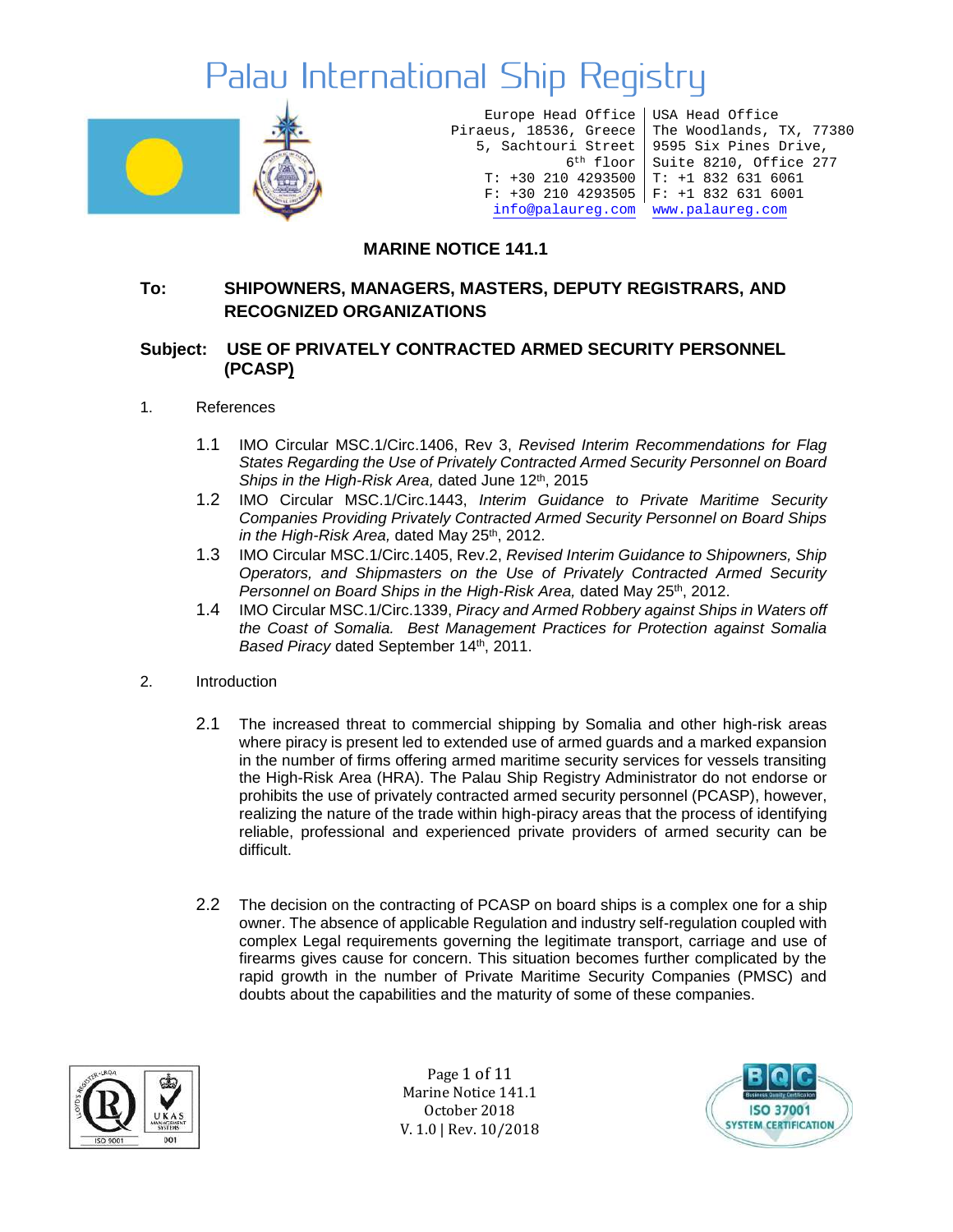

Europe Head Office USA Head Office Piraeus, 18536, Greece 5, Sachtouri Street 6th floor Suite 8210, Office 277 T: +30 210 4293500 F: +30 210 4293505 F: +1 832 631 6001 The Woodlands, TX, 77380 9595 Six Pines Drive, T: +1 832 631 6061 [info@palaureg.com](mailto:info@palaureg.com) [www.palaureg.com](http://www.palaureg.com/)

- 3. Purpose
	- 3.1 The purpose of this Marine Notice is to provide guidance to shipowners, ship operators and shipmasters considering the use of PCASP on board ships by providing protection against piracy.
	- 3.2 The use of PCASP should not be considered as an alternative to Best Management Practices (BMP) and other protective measures. Placing armed guards on board, as means to secure and protect the ship and its crew, should only be considered after a Risk Assessment has been carried out. It is also important to involve the Master in the decision-making process.
- 4. Applicability
	- 4.1 The following types of The Republic of Palau flagged vessels are subject to the ISPS Code and while operating in High Risk Areas shall comply with the SSP and BMP accordingly:
		- 4.1.1 Passenger ships, including high-speed passenger craft;
		- 4.1.2 Cargo ships, including high-speed craft, of 500 gross tonnage (ITC 69) and upwards;
		- 4.1.3 Special Purpose Ships of 500 gross tonnage and above; and
		- 4.1.4 Self-propelled mobile offshore drilling units capable of making international voyages unassisted and unescorted when underway and not on location.
	- 4.2 Owners/Managers of yachts (commercial and private) are advised not to navigate in High Risk Areas due to their low speed and low freeboard, however, all yachts registered under the Palau Flag navigating in HRA that are considering contracting armed security personnel should follow this Marine Notice.
- 5. Definition
	- 5.1 High Risk Area: an area as defined in the BMP unless otherwise defined by The Palau Ship Registry Administrator.
	- 5.2 Private Maritime Security Companies (PMSC): Private contractors employed to provide security personnel, both armed and unarmed, on board for protection against piracy.
	- 5.3 Privately Contracted Armed Security Personnel (PCASP): armed employees of PMSC.



Page 2 of 11 Marine Notice 141.1 October 2018 V. 1.0 | Rev. 10/2018

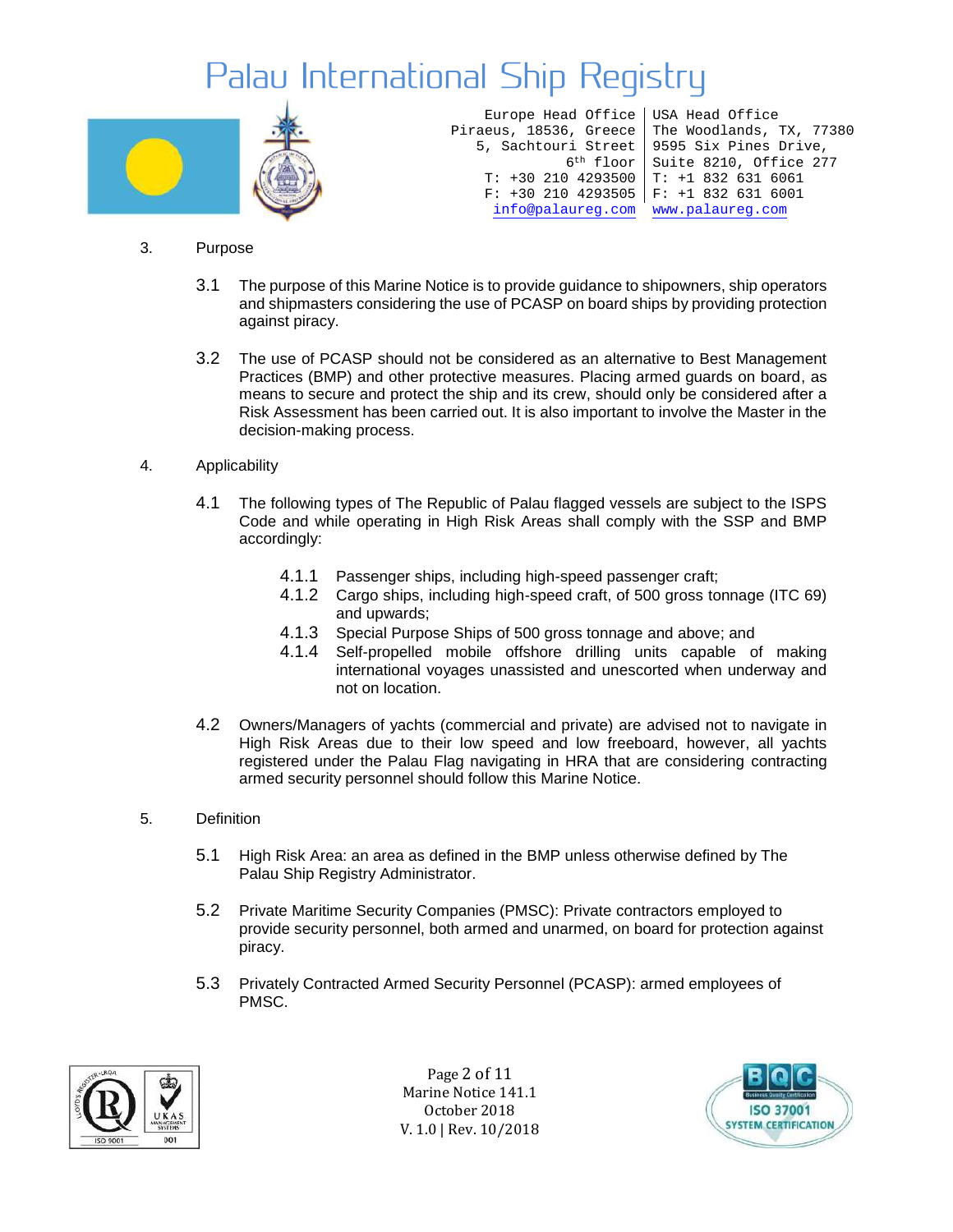

Europe Head Office USA Head Office Piraeus, 18536, Greece 5, Sachtouri Street 6th floor Suite 8210, Office 277 T: +30 210 4293500 F: +30 210 4293505 F: +1 832 631 6001 The Woodlands, TX, 77380 9595 Six Pines Drive, T: +1 832 631 6061 [info@palaureg.com](mailto:info@palaureg.com) [www.palaureg.com](http://www.palaureg.com/)

- 6. Requirements
	- 6.1 The Republic of Palau shipowners and operators with vessels identified in section 4, above, must, along with the Master, carry out a Risk Assessment of their vessel(s) to determine the likelihood and consequences of a piracy attack, an armed attack, hijacking or terrorism and identify and incorporate prevention, mitigation and recovery measures in their SSPs, taking into consideration the Guidance contained in MSC.1/Circ.1337, along with the BMP Guidelines also provided.
	- 6.2 Incorporation of relevant provisions on piracy, armed robbery, terrorism and armed attack into SSPs is required immediately, but need not be verified and approved until the next scheduled ISM/ ISPS Code Audit.
- 7. Reporting
	- 7.1 The Palau Ship Registry Administrator recognizes that an essential part of preventing, deterring and suppressing attacks is prompt reporting to the proper Authorities and Organizations both during and post-incident. As a result, not only must be reported and addressed by Companies and ships as part of their BMP in accordance with IMO Resolution A.683(17), Prevention and Suppression of Piracy and Armed Robbery Against Ships, but also, the Administrator is required to report in detail all incidents of piracy and armed robbery of its vessels to the International Maritime Organization (IMO).
	- 7.2 Initial Notification and Reporting for the area of Suez, Gulf of Aden (GoA), the Somali Basin Arabian Sea and Indian Ocean.
		- 7.2.1 Ships must participate in the pre-transit registration and notification requirements outlined in section 5.1.4 and 5.1.5 of the BMP for each transit made. All ships transiting the Red Sea, GoA, the Somali Basin, Gulf of Oman, Arabian Sea and Western Indian Ocean are being tracked and monitored through Long-Range Identification and Tracking (LRIT). The Palau Ship Registry Administrator strongly recommends to shipowners and operators to register Palau Registered Vessels with MSCHOA or the UK Maritime Trade Operations (UKMTO).
		- 7.2.2 Ship Security Alert System (SSAS): The following ships are required to comply with SOLAS Regulation XI-2/6 for a SSAS:
			- passenger ships, including high-speed passenger crafts;
			- cargo ships, including high-speed craft, of 500 gross tons and above; and



Page 3 of 11 Marine Notice 141.1 October 2018 V. 1.0 | Rev. 10/2018

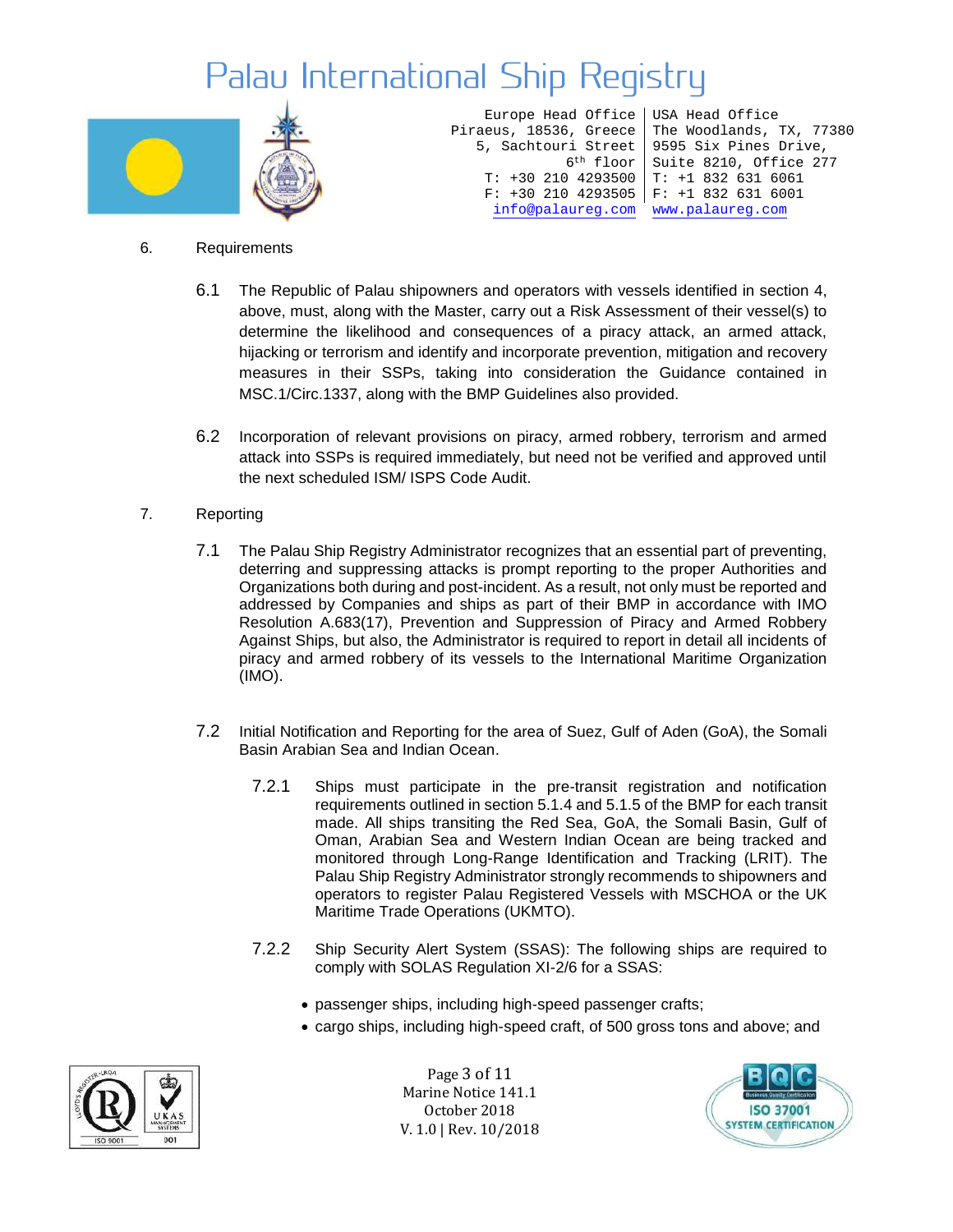

Europe Head Office USA Head Office Piraeus, 18536, Greece 5, Sachtouri Street 6th floor T: +30 210 4293500 F: +30 210 4293505 F: +1 832 631 6001 The Woodlands, TX, 77380 9595 Six Pines Drive, Suite 8210, Office 277 T: +1 832 631 6061 [info@palaureg.com](mailto:info@palaureg.com) [www.palaureg.com](http://www.palaureg.com/)

- mechanically propelled mobile offshore drilling units as defined in SOLAS regulation IX/1, not on location and on location in piracy High Risk Areas.
- 7.2.3 If attacked by pirates, or there is a clear and imminent threat of danger, a ship should immediately activate its SSAS. This will alert the Company Security Officer (CSO) and the Administrator. Additionally, if the ship is subscribed to SSRS it will also directly alert naval/military forces. If a ship has not subscribed to SSRS, UKMTO should be notified after SSAS activation.
- 7.2.4 The SSA message must reach the Palau Ship Registry Administrator and CSO from any point along the vessel's intended route and must include the following:
	- Vessel's name;
	- IMO Ship Identification Number;
	- Call Sign;
	- Maritime Mobile Service Identity;
	- Date and time;
	- Position;
	- Course and speed;
	- Name of CSO and 24/7 phone number;
	- Name of alternate CSO and 24/7 phone number
	- A message stating that the SSAS has been activated and, indicating that the ship is under threat or it has been compromised.
- 7.2.5 Ship Security Reporting System (SSRS): Shipowners are Authorized and strongly recommended to subscribe to the SSRS because it provides a realtime link between ship operations and naval/military operations, by enhancing the counter-piracy effectiveness of the existing SSAS.
- 7.2.6 The SSAS contact email for the Palau Ship Registry Administrator is [inmarsatctest@palaureg.com](mailto:inmarsatctest@palaureg.com) and this should be programmed in the SASS system.
- 7.2.7 The SSRS is provided through a commercial service that continuously monitors SSAS alerts and ship position reports, filters out alerts emanating from outside the High-Risk Area and depending upon the location of the report, routes the information in real time to participating Naval Operations Centres. Shipowners receive a notification email confirming that security alert/position report information is being routed to a Naval Operations Centre.



Page 4 of 11 Marine Notice 141.1 October 2018 V. 1.0 | Rev. 10/2018

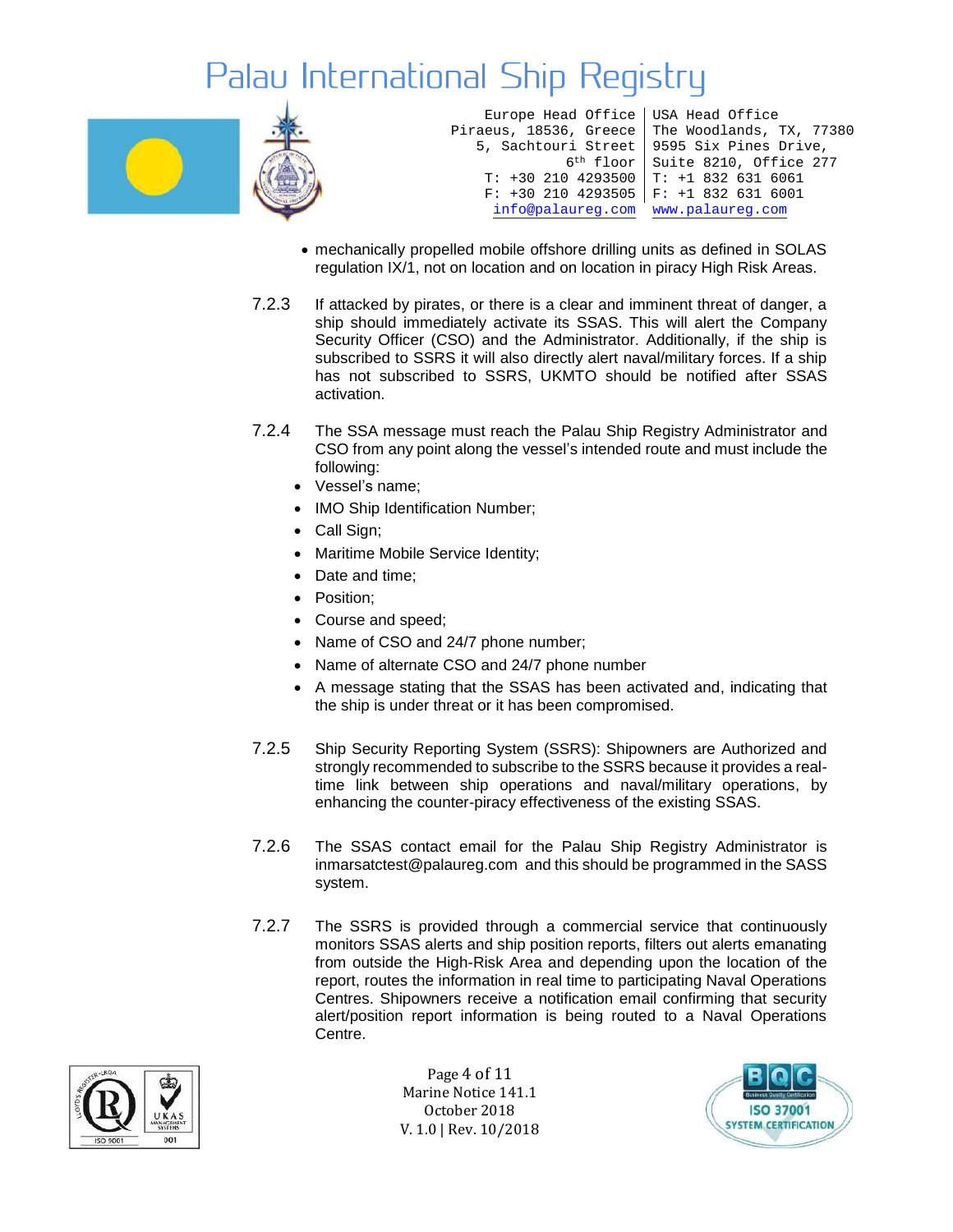

Europe Head Office USA Head Office Piraeus, 18536, Greece 5, Sachtouri Street 6th floor T: +30 210 4293500 F: +30 210 4293505 F: +1 832 631 6001 The Woodlands, TX, 77380 9595 Six Pines Drive, Suite 8210, Office 277 T: +1 832 631 6061 [info@palaureg.com](mailto:info@palaureg.com) [www.palaureg.com](http://www.palaureg.com/)

- 7.2.8 Once SSRS has been activated, immediately verify SSRS activation with the UKMTO. The SSRS service can be accessed from the commercial website: www.ssrs.org.
- 7.3 Strait of Hormuz and Arabian Gulf : when transiting the Strait of Hormuz, Gulf of Oman and Arabian Gulf, as soon as the Master feels that a threat is developing, he/she should immediately activate the SSAS and call to report hostile or potentially hostile action (including suspicious activity) to the COMUSNAVCENT Battle watch Captain and UKMTO.
- 7.4 Other High-Risk Areas
	- 7.4.1 When transiting these areas, as soon as the Master feels that a threat is developing, he/she should immediately activate the SSAS to alert the Company Security Officer and the Palau Ship Registry Administrator and call to report hostile or potentially hostile action (including suspicious activity) to the local authorities, Regional Cooperation Agreement on Combating Piracy and Armed Robbery against Ships in Asia (ReCAAP) and/or International Maritime Bureau (IMB) (see Appendix I for contact details) depending on ship location. This other High Risk Areas include: Strait of Hormuz and Gulf of Oman, Waters Near Yemen (Bab-al-Mandeb Strait, Red Sea and the GoA along the coast of Yemen), Indian Ocean (eastern part of the Indian Ocean approaching closer to Indian west and south coast, Lakshadweep/Minicoy Islands, northern Maldives and as far south as the Mozambique Channel and 15°S latitude) South East Asia and South China (vicinity of the Anambas, Natuna, Mangka Islands, Subi Besar and Merundung area), West Africa Benin (Cotonou), Guinea (Conakry), Cameroon (Douala Outer Anchorage) and Nigeria (Lagos and Bonny River), Latin America (off the Pacific Coast of Latin America, particularly at the Peruvian port of Callao and off the coast of Venezuela)
- 8. Reporting of an Incident and Follow up
	- 8.1 Masters, owners or operators must immediately (within 24 hours) report by fax or email the occurrence of all incidents of piracy and armed robbery, armed attacks, attempted or actual hijacking, terrorism or other hostile or suspicious activity, including apparent surveillance being conducted by small vessels, on or near their vessels to: Palau International Ship Registry, Europe Head Office Piraeus, Greece.
	- 8.2 The report should be submitted to the Palau Ship Registry Administrator in the form set up in annex I.



Page 5 of 11 Marine Notice 141.1 October 2018 V. 1.0 | Rev. 10/2018

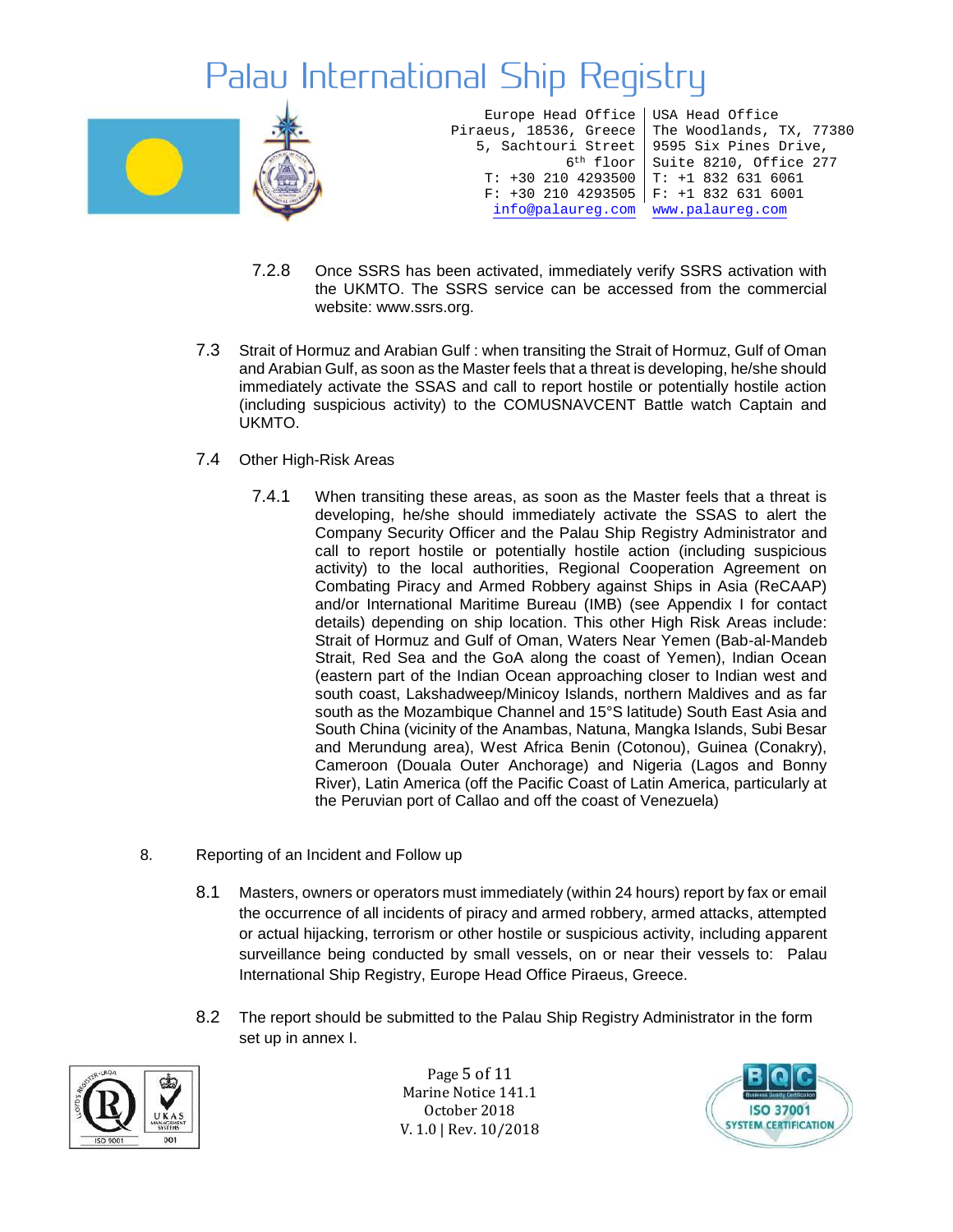

Europe Head Office USA Head Office Piraeus, 18536, Greece 5, Sachtouri Street 6th floor T: +30 210 4293500 F: +30 210 4293505 F: +1 832 631 6001 The Woodlands, TX, 77380 9595 Six Pines Drive, Suite 8210, Office 277 T: +1 832 631 6061 [info@palaureg.com](mailto:info@palaureg.com) [www.palaureg.com](http://www.palaureg.com/)

- 8.3 Reports received by the Administrator will be transmitted to:
	- National Geospatial-Intelligence Agency (NGA), Bethesda, MD, USA;
	- IMO, Maritime Safety Department, London;
	- IMB, Essex, UK; and
	- The International Shipping Federation, London.
- 9. Contact
	- 9.1 Any inquiries concerning the subject for this Marine Notice should be directed to the Head Office of Palau Ship Registry Administrator at [technical@palaureg.com](mailto:technical@palaureg.com)

#### **\*\*This Marine Notice supersedes Marine Notice 12-018**

Click [here](https://www.palaureg.com/information-centre/publications/marine-documents/) or use the below QR Code for the list of the last updated Marine Notices





Page 6 of 11 Marine Notice 141.1 October 2018 V. 1.0 | Rev. 10/2018

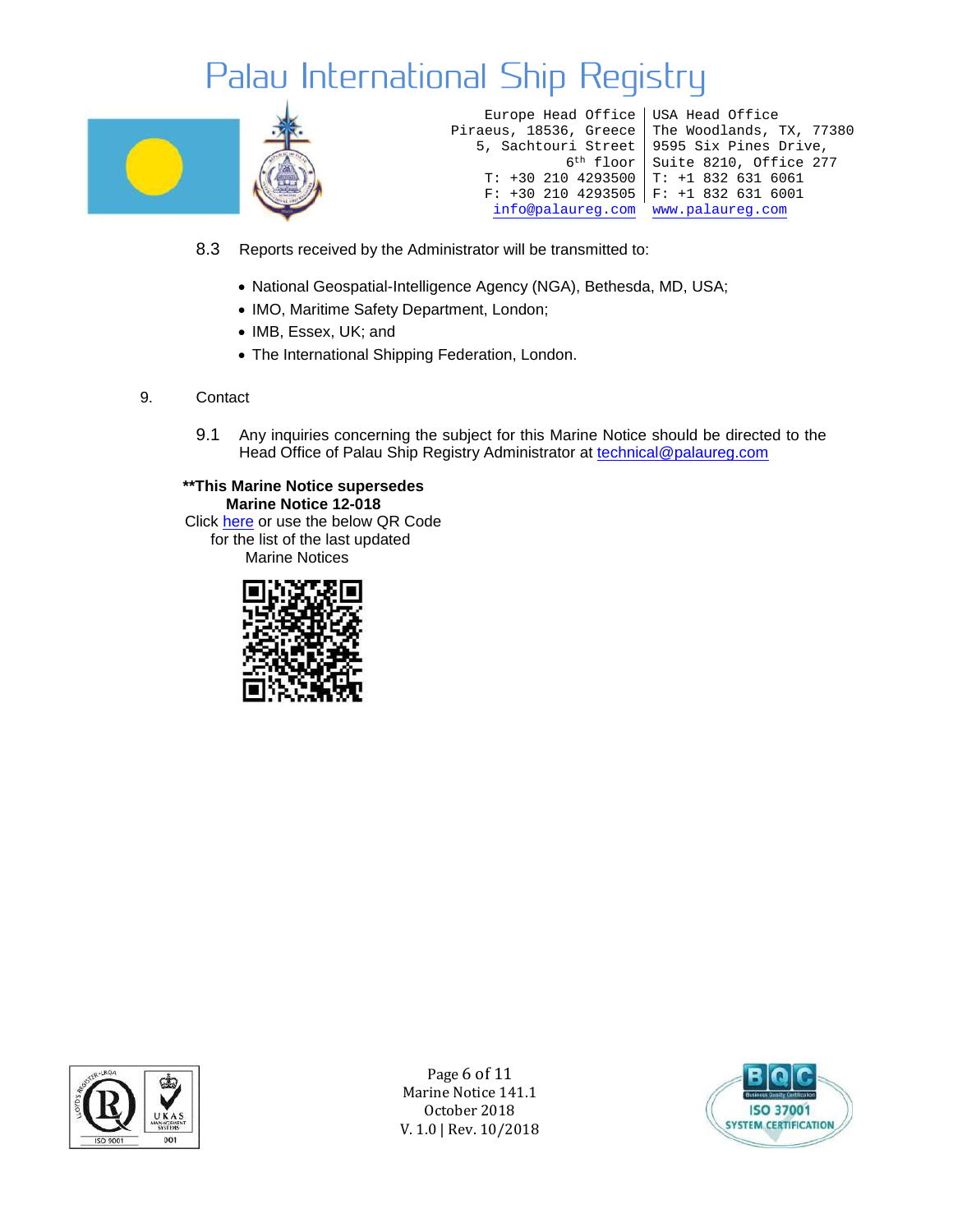

| Europe Head Office   USA Head Office      |                                                   |
|-------------------------------------------|---------------------------------------------------|
|                                           | Piraeus, 18536, Greece   The Woodlands, TX, 77380 |
|                                           | 5, Sachtouri Street   9595 Six Pines Drive,       |
|                                           | 6 <sup>th</sup> floor Suite 8210, Office 277      |
| $T: +302104293500$ $T: +18326316061$      |                                                   |
| $F: +30 210 4293505$ $F: +1 832 631 6001$ |                                                   |
| info@palaureq.com www.palaureq.com        |                                                   |

#### **ANNEX I**

#### **REPORT OF PIRACY AND/OR ARMED ROBBERY AGAINST VESSELS**

| <b>The Republic of Palau</b><br><b>Palau International Ship Registry</b><br>"The Reliable Flag to Prosperity"                                                                                                                                             | THIS SPACE FOR<br>OFFICIAL USE ONLY                                                                                                                                                                                                                                                                                              |  |
|-----------------------------------------------------------------------------------------------------------------------------------------------------------------------------------------------------------------------------------------------------------|----------------------------------------------------------------------------------------------------------------------------------------------------------------------------------------------------------------------------------------------------------------------------------------------------------------------------------|--|
| <b>INSTRUCTIONS</b>                                                                                                                                                                                                                                       |                                                                                                                                                                                                                                                                                                                                  |  |
| This form is to be completed to report incidents of<br>1.<br>piracy, armed attacks, hijacking or terrorism.<br>This form shall be submitted to the Maritime<br>2.<br>Administrator as soon after the occurrence of the<br>incident (attempted or actual). | This form should be completed by the Master or<br>3.<br>person in charge, or, if neither is available, by the<br>owner or his duly authorized agent.<br>This form must be completed in full. Entries which<br>4.<br>do not relate to a particular case should be indicated<br>as not applicable by inserting the initials "N/A." |  |
| I.                                                                                                                                                                                                                                                        | <b>VESSEL PARTICULARS / OWNER / SHIPMANAGER</b>                                                                                                                                                                                                                                                                                  |  |
| 1. Vessel Name:                                                                                                                                                                                                                                           | Official Number:<br>$2^{2}$                                                                                                                                                                                                                                                                                                      |  |
| $\overline{3}$ .<br><b>IMO</b> Number:                                                                                                                                                                                                                    | 4. Vessel Type:                                                                                                                                                                                                                                                                                                                  |  |
| 5. Name of Owner:                                                                                                                                                                                                                                         | 6. Owner's Address:                                                                                                                                                                                                                                                                                                              |  |
| Ship's Management Name:<br>7.                                                                                                                                                                                                                             | Ship's Manager Address:<br>8.                                                                                                                                                                                                                                                                                                    |  |
| 9. Cargo Details:                                                                                                                                                                                                                                         | 10. Number and Nationality of the Crew<br>(Please attached crew list)                                                                                                                                                                                                                                                            |  |
| II.                                                                                                                                                                                                                                                       | <b>ATTACK PARTICULARS / VESSEL POSITION AND STATUS</b>                                                                                                                                                                                                                                                                           |  |
| 11. Type of Attack<br>Attack Successful<br>$\Box$ Attack thwarted by external forces<br><b>Attack Aborted</b><br><b>Suspicious Activity</b>                                                                                                               | □ Attack thwarted by ships practices                                                                                                                                                                                                                                                                                             |  |
| TER-LROA<br>Œ,<br>UKAS<br>MANAGEMENT<br>001<br>ISO 9001                                                                                                                                                                                                   | Page 7 of 11<br>Marine Notice 141.1<br>October 2018<br><b>ISO 37001</b><br><b>SYSTEM CERTIFICATION</b><br>V. 1.0   Rev. 10/2018                                                                                                                                                                                                  |  |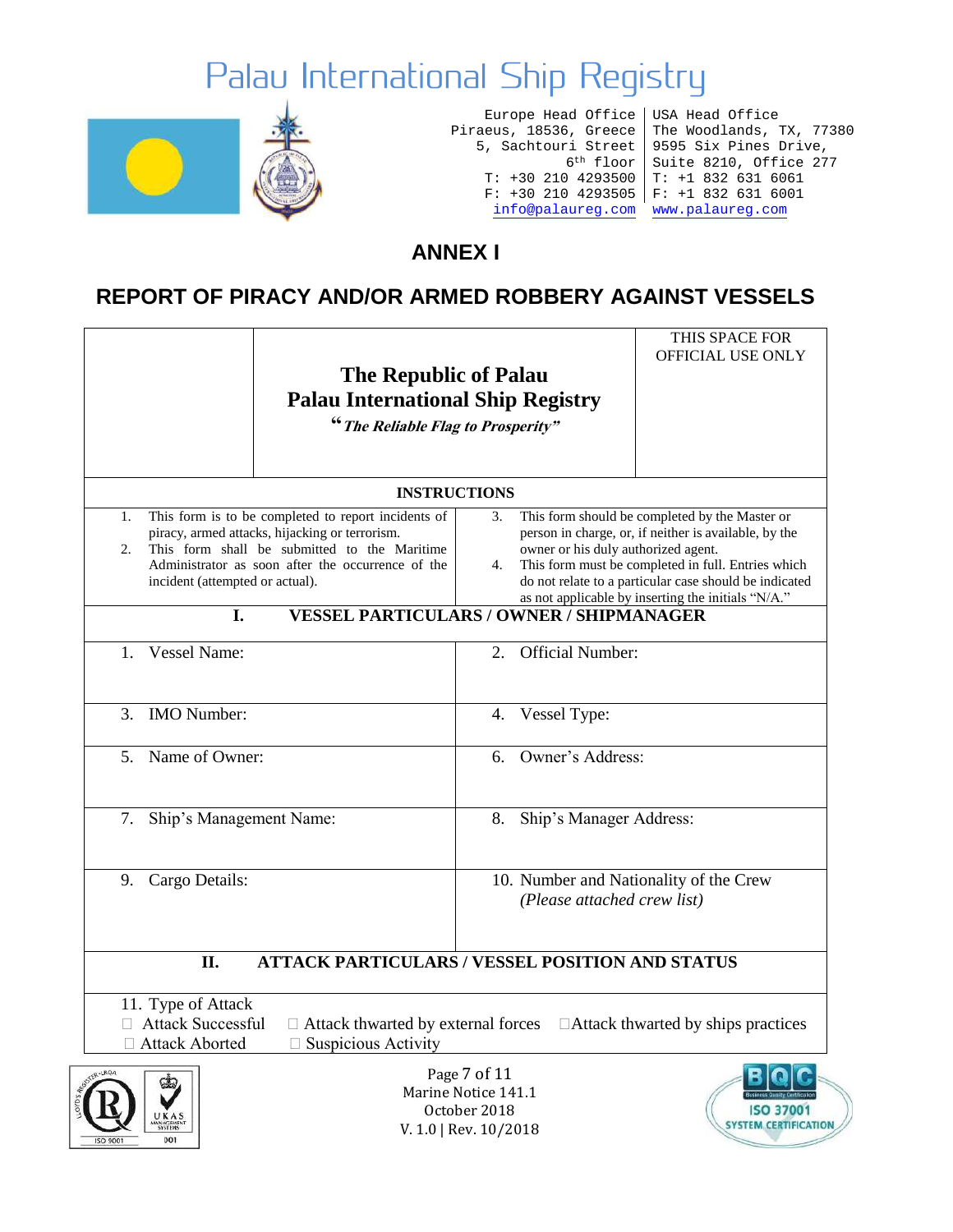

| 12. Date of Incident (mm/dd/yyy)                                                                     | 13. Time                               |                     |  |
|------------------------------------------------------------------------------------------------------|----------------------------------------|---------------------|--|
| 14. Visibility                                                                                       | 15. Sea State                          |                     |  |
| $\Box$ < 2 miles $\Box$ 2 – 5 miles $\Box$ > 5 miles                                                 | Wave Height:                           | Swell Height:       |  |
| 16. Geographical Location at time of Incident                                                        |                                        |                     |  |
| Latitude:<br>Longitude:                                                                              |                                        |                     |  |
| Geographical Name of Body of Water:                                                                  |                                        |                     |  |
| 17. Last Port of Departure and Date:                                                                 |                                        |                     |  |
| 18. Port of Arrival and Date:                                                                        |                                        |                     |  |
| 19. If Attacked at anchor, name of anchorage:                                                        | In port limits<br>$\Box$ Yes $\Box$ No | <b>MARSEC LEVEL</b> |  |
| 20. If attacked while moored alongside - name of port facility<br><b>MARSEC</b><br><b>LEVEL</b>      |                                        |                     |  |
| 21. If attacked while underway                                                                       |                                        |                     |  |
| (a) Ship Heading:<br>Degrees True                                                                    |                                        |                     |  |
| Knots<br>(b) Speed:                                                                                  |                                        |                     |  |
| <b>SHORE / PORT AUTHORITY CONTACT DETAILS</b><br>III.                                                |                                        |                     |  |
| 22. Notified applicable authorities (Maritime Administrator, Coastal State, UKMTO, Port              |                                        |                     |  |
| Authority, etc.)                                                                                     |                                        |                     |  |
| $\Box$ No                                                                                            |                                        |                     |  |
| $\Box$ Yes If Yes, to whom:                                                                          |                                        |                     |  |
| 23. Reported to Port Facility Security Officer $\Box$ No $\Box$ Yes If Yes, name and contact details |                                        |                     |  |
| 24. Actions taken by shore or port authorities e.g., Coastal State, UKMTO, Naval Task Forces, etc.   |                                        |                     |  |
| <b>INCIDENT DETAILS</b><br>IV.                                                                       |                                        |                     |  |
| 25. Method used by perpetrators to cause the vessel to lay-to and/or embark the vessel               |                                        |                     |  |



Page 8 of 11 Marine Notice 141.1 October 2018 V. 1.0 | Rev. 10/2018

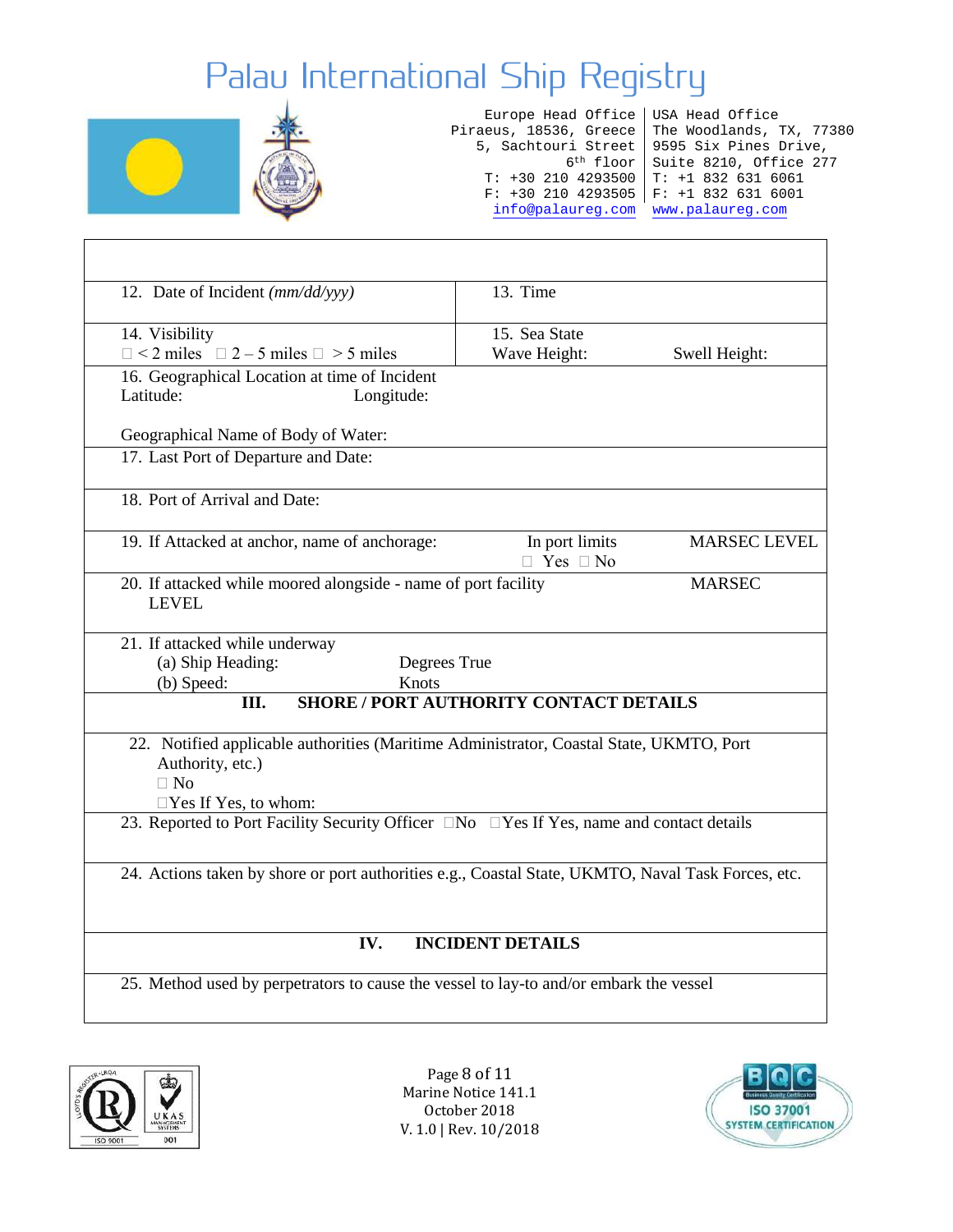

Europe Head Office USA Head Office Piraeus, 18536, Greece 5, Sachtouri Street 9595 Six Pines Drive, 6th floor Suite 8210, Office 277 T: +30 210 4293500 T: +1 832 631 6061 F: +30 210 4293505 F: +1 832 631 6001 The Woodlands, TX, 77380 [info@palaureg.com](mailto:info@palaureg.com) [www.palaureg.com](http://www.palaureg.com/)

| 26. Type of Weapons used by the perpetrators:                                                                                                                                                                                                                           |                               |  |
|-------------------------------------------------------------------------------------------------------------------------------------------------------------------------------------------------------------------------------------------------------------------------|-------------------------------|--|
| 27. Number of Perpetrators involved and duration of attack:                                                                                                                                                                                                             |                               |  |
| 28. Type of Attack (aggressive / violent)                                                                                                                                                                                                                               |                               |  |
| 29. Description of the perpetrators (physical appearance, language spoken, etc.)                                                                                                                                                                                        |                               |  |
| 30. Details of incident (In addition to above type of small craft and communication equipment please<br>describe how vessel was approached; how perpetrators boarded vessel; and how perpetrators<br>established control of crew. Attach separate sheets if necessary.) |                               |  |
| 31. Consequences to crew (During the attack and treatment while perpetrators were onboard -<br>attach separate sheets if necessary.)<br>Serious injuries or loss of life? □Yes<br>$\square$ No                                                                          |                               |  |
| 32. Post incident consequences and impacts (e.g., Noticeable changes in crew's behavior, morale,<br>damages to the ship (description), items stolen (estimated financial impact), other, etc. - attach<br>separate sheet if necessary.                                  |                               |  |
| 33. Incident Prevention & Response Actions (As appropriate address effectiveness of Best<br>Management Practices (BMP), armed security team, citadel, how crew was internally alerted,<br>use of SSAS, etc. - attach separate sheet if necessary.)                      |                               |  |
| <b>V. REPORT</b>                                                                                                                                                                                                                                                        |                               |  |
| 34. Date of Report (mm/dd/yyyy)                                                                                                                                                                                                                                         | 35. Submitted by (print name) |  |
| 36. Signature                                                                                                                                                                                                                                                           | 37. Title                     |  |



Page 9 of 11 Marine Notice 141.1 October 2018 V. 1.0 | Rev. 10/2018

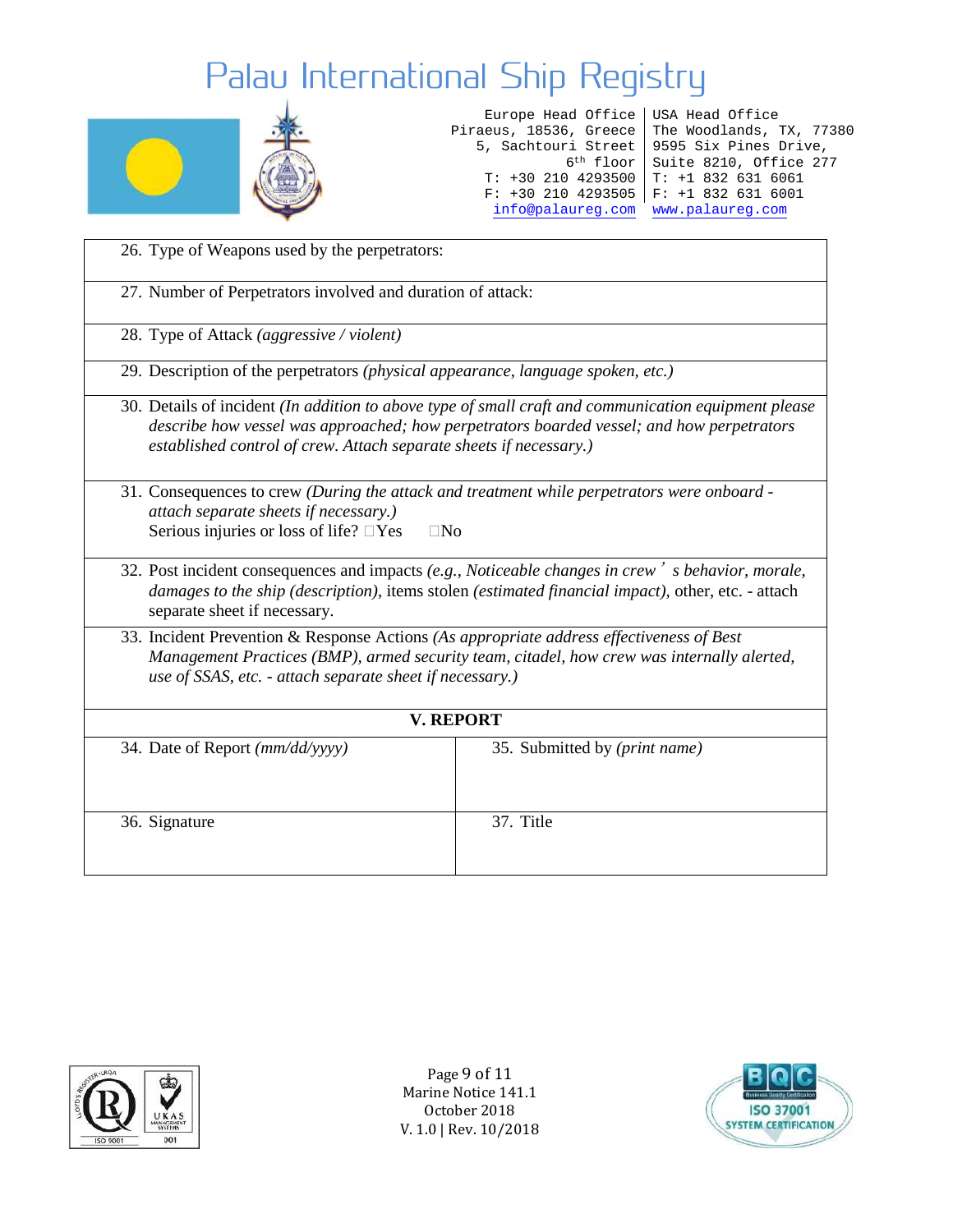

Europe Head Office USA Head Office Piraeus, 18536, Greece 5, Sachtouri Street 9595 Six Pines Drive, 6th floor Suite 8210, Office 277 T: +30 210 4293500 T: +1 832 631 6061 F: +30 210 4293505 F: +1 832 631 6001 The Woodlands, TX, 77380 [info@palaureg.com](mailto:info@palaureg.com) [www.palaureg.com](http://www.palaureg.com/)

#### **ANNEX II**

#### **IMPORTANT CONTACT INFORMATION**

The following authorities have roles in combating piracy and other attacks against merchant shipping.

- 1. MSCHOA (Maritime Security Centre Horn of Africa)
- 1.1 MSCHOA is the planning and coordination authority for EU Naval Forces (EUNAVFOR). A Ship and its passage plan should be registered with MSCHOA at http://www.mschoa.org prior to entering the High Risk Area (including the Internationally Recommended Transit Corridor (IRTC)). Note that the EUNAVFOR operational area does not extend East of 65°East.
- 1.2 MSCHOA may be reached directly at: Phone: +44 (0) 1923 958545 Fax: +44 (0) 1923 958520 Email: postmaster@mschoa.org
- 2. UKMTO (United Kingdom Marine Trade Operations)
- 2.1 UKMTO office in Dubai is the first point of contact for ships in the region. The day-to-day interface between Masters and the naval/military forces is provided by UKMTO which talk to merchant ships and liaise directly with MSCHOA and the naval commanders at sea and ashore. UKMTO administers a Voluntary Reporting Scheme, under which merchant ships are encouraged to send regular updates on their position and intended movements. These reports are comprised of:
	- Initial Report;
	- Daily Reports; and
	- Final Report (upon departure from the high-risk area or arrival in port).
- 2.2 UKMTO uses the emerging and relevant information from these reports to help the naval/military units maintain an accurate picture of shipping, thereby improving responsiveness to any incident. UKMTO is also a material source of information on the establishment and use of citadels.
- 2.3 The preferred method of communication with UKMTO for routine reporting is email to ukmto@eim.ae; Fax: +971-4-306-5710; or Telex: (51) 210473.
- 2.4 In case of emergency, the UKMTO may be reached by the 24-hour Duty Phone: +971-50-552-3215
- 3. MARLO Information Exchange (The Maritime Liaison Office)
- 3.1 MARLO operates as a conduit for information exchange between the Combined Maritime Forces (CMF) and the commercial shipping community within the region.
- 3.2 Passage information should be provided to MARLO 48 hours prior to transiting through the GoA via: email to [marlo.bahrain@me.navy.mil](mailto:marlo.bahrain@me.navy.mil) telephone +973-1785-3925, or



Page 10 of 11 Marine Notice 141.1 October 2018 V. 1.0 | Rev. 10/2018